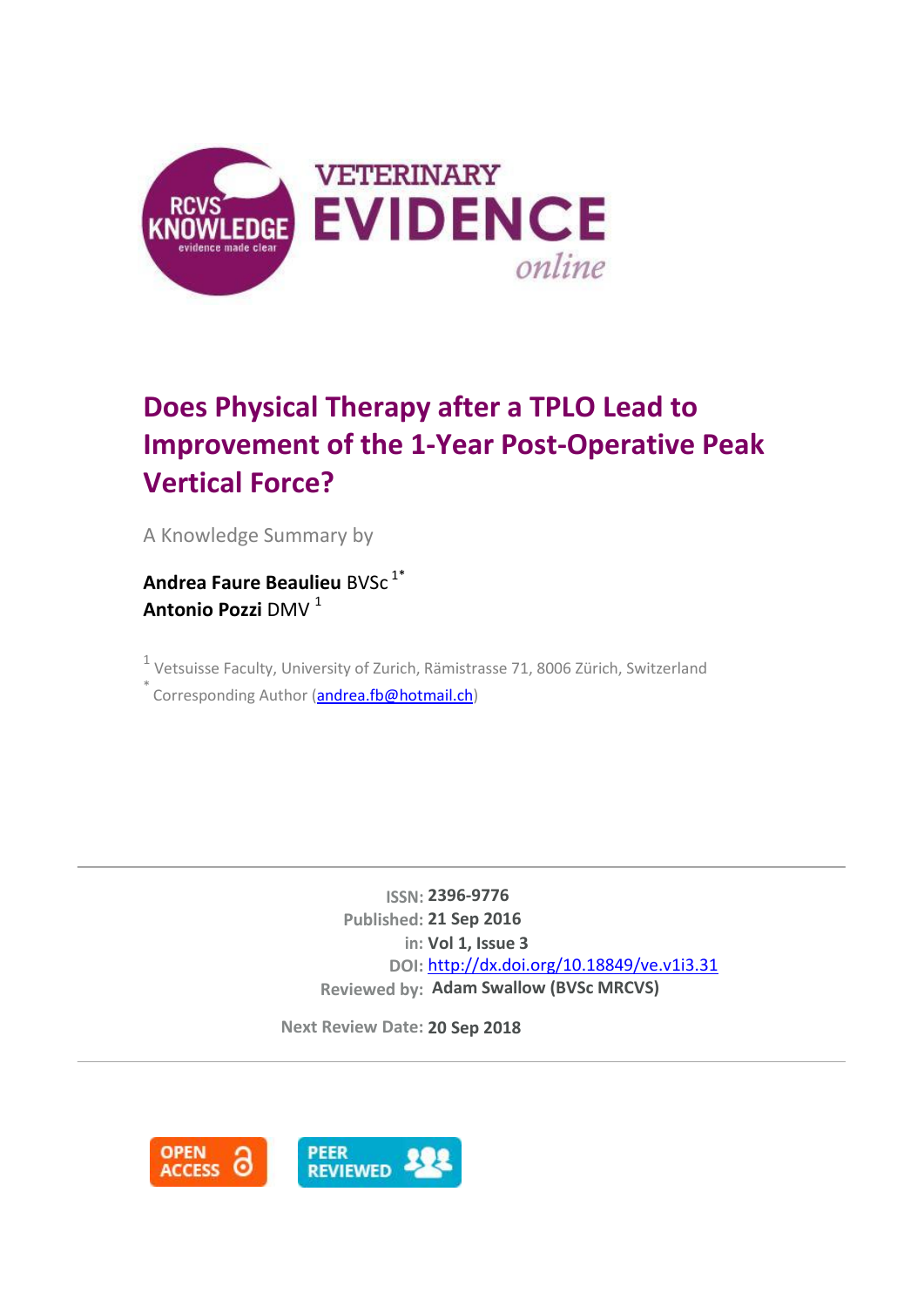#### **Clinical bottom line**

Based on the lack of sufficient clinical studies investigating the PICO question, it is not possible to conclude if physical therapy should be recommended as a routine postoperative treatment after TPLO.

#### **Question**

Does postoperative rehabilitation improve 1-year postoperative peak vertical force (PVF) after a tibial plateau levelling osteotomy (TPLO) in dogs?

#### **The evidence**

A dog needs to undergo a TPLO as a result of a ruptured cranial cruciate ligament. The owner, an ambitious footballer, coincidentally had to operate his knee two years ago for the same reason. He would like to know if the postoperative rehabilitation is comparable and if there is any evidence that physical therapy in dogs provides similar benefits as in humans (van Melick 2016).

## **Summary of the evidence**

| Wucherer (2013)                                       |                                                                                                                                                                                                                                                                                                |  |  |
|-------------------------------------------------------|------------------------------------------------------------------------------------------------------------------------------------------------------------------------------------------------------------------------------------------------------------------------------------------------|--|--|
| <b>Population:</b>                                    | Overweight dogs with unilateral cranial cruciate ligament rupture<br>(CCLR)                                                                                                                                                                                                                    |  |  |
| Sample size:                                          | 40 dogs $n = 40$                                                                                                                                                                                                                                                                               |  |  |
| <b>Intervention details:</b>                          | Two treatment groups:<br>$n = 19$ nonsurgical treatment group (physical therapy, weight loss,<br>and Non-steroidal anti-inflammatory drugs [NSAID] administration)<br>$n = 21$ surgical treatment group (TPLO + nonsurgical treatment)                                                         |  |  |
| <b>Study design:</b>                                  | Randomised controlled trial                                                                                                                                                                                                                                                                    |  |  |
| <b>Outcome studied:</b>                               | Subjective:<br>Owners had to complete questionnaires (canine brief pain inventory<br>[CBPI] and VAS [visual analogue scale]) at each outcome measure<br>time.<br>Objective:<br>Functional and clinical scores (peak vertical force [PVF], vertical<br>impulse [VI], body weight and body fat). |  |  |
| <b>Main findings:</b><br>(relevant to PICO question): | Dogs with CCLR treated with surgical and nonsurgical interventions<br>had better outcomes than dogs only with nonsurgical treatment<br>significant ( $P < 0.05$ ) improvements of pain severity and                                                                                            |  |  |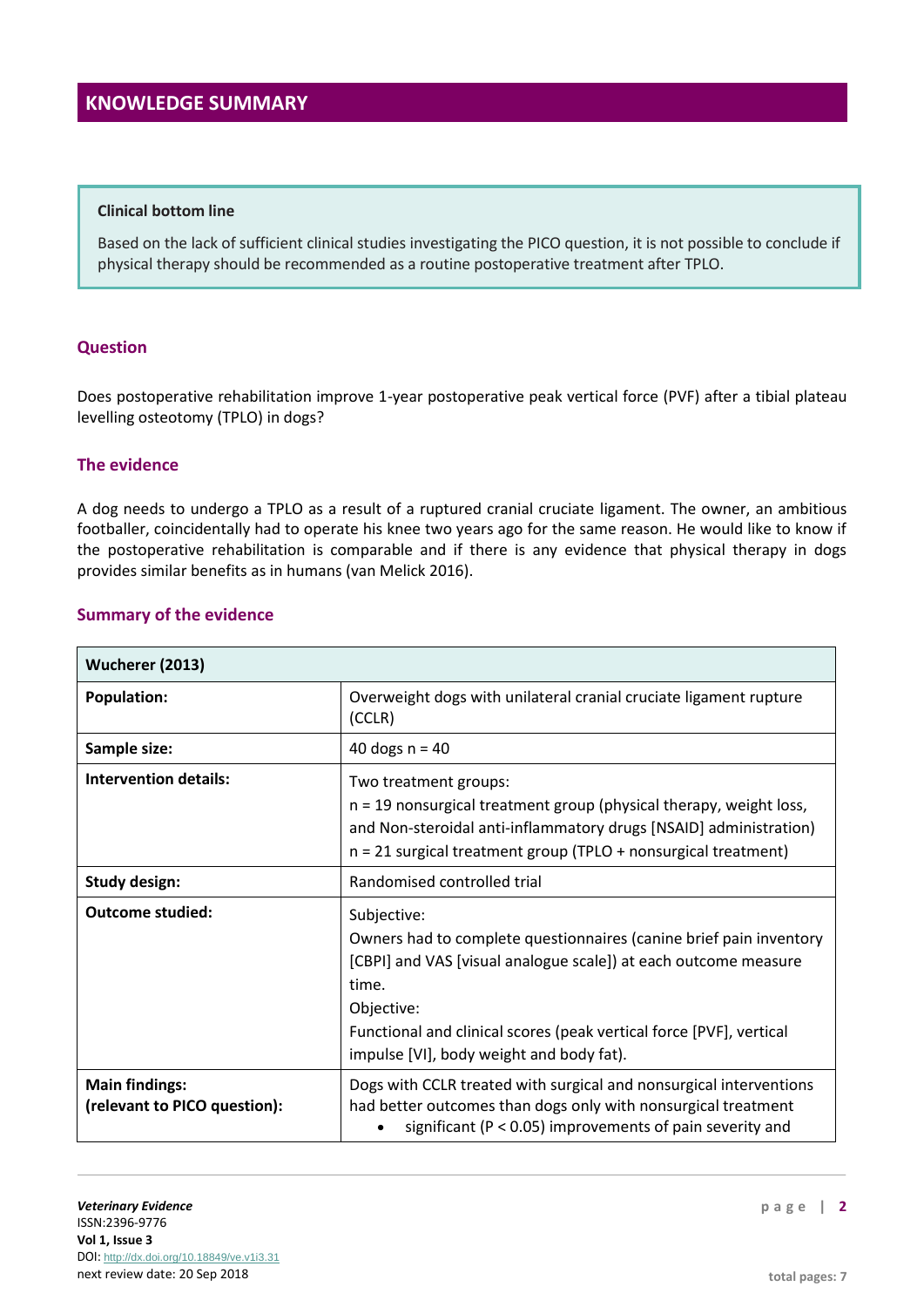|              | interference score at the 52-week evaluation of the<br>questionnaires<br>significant ( $P < 0.05$ ) higher mean PVF at the 24- and 52-<br>week evaluations                                                                                           |  |
|--------------|------------------------------------------------------------------------------------------------------------------------------------------------------------------------------------------------------------------------------------------------------|--|
| Limitations: | Surgery wasn't performed by the same person (board-certificated<br>veterinary surgeon or a surgical resident under the direct supervision<br>of a board-certified veterinary surgeon)                                                                |  |
|              | AND different surgical procedures (arthroscopy vs. arthrotomy)                                                                                                                                                                                       |  |
|              | Due to complications during the time of follow-up (most common<br>cause was the development of contralateral CCLR) dogs were<br>successively excluded from the study. Of the initial 40 dogs only data<br>of 23 were used at the 52-week evaluation. |  |

| Au (2010)                                             |                                                                                                                                                                                                                          |  |  |  |
|-------------------------------------------------------|--------------------------------------------------------------------------------------------------------------------------------------------------------------------------------------------------------------------------|--|--|--|
| <b>Population:</b>                                    | Medium to large breed dogs with naturally occurring cranial cruciate<br>ligament (CrCL) injury                                                                                                                           |  |  |  |
| Sample size:                                          | 65 dogs $n = 65$                                                                                                                                                                                                         |  |  |  |
| <b>Intervention details:</b>                          | Two treatment groups with different surgical interventions and the<br>same postoperative physical rehabilitation:<br>n = 35 had lateral fabellar suture (LFS)<br>$n = 30$ had TPLO                                       |  |  |  |
| <b>Study design:</b>                                  | Non-randomised controlled trial                                                                                                                                                                                          |  |  |  |
| <b>Outcome studied:</b>                               | Objective:<br>Radiographic osteoarthritis (OA) and functional/clinical scores<br>(PVF, stifle joint range of motion and thigh circumference)                                                                             |  |  |  |
| <b>Main findings:</b><br>(relevant to PICO question): | Increase of PVF from 3 weeks to 24 months but no significant<br>difference between both groups                                                                                                                           |  |  |  |
|                                                       | Mean PVF at 3 weeks evaluation:<br>LFS group (17.57 ±70) and TPLO group (20.65 ± 1.73)<br>Mean PVF at 24 months evaluation:<br>LFS group (32.27 $\pm$ 81) and TPLO group (39.00 $\pm$ 2.75)                              |  |  |  |
|                                                       | Increase of radiographic OA scores from preoperative to 24 months<br>in both groups but no significant difference between both groups<br>(potential OA scores ranged from 0 to 63):                                      |  |  |  |
|                                                       | Radiographic score at preoperative evaluation:<br>LFS group (18.5 ±59) and TPLO group (16.38 $\pm$ 1.91)<br>Radiographic score at 24-month evaluation:<br>LFS group (28.21 $\pm$ 2.84) and TPLO group (24.31 $\pm$ 2.42) |  |  |  |
| <b>Limitations:</b>                                   | Significant differences between the groups at the start of the<br>trial: age, weight, breeds and thigh circumference.                                                                                                    |  |  |  |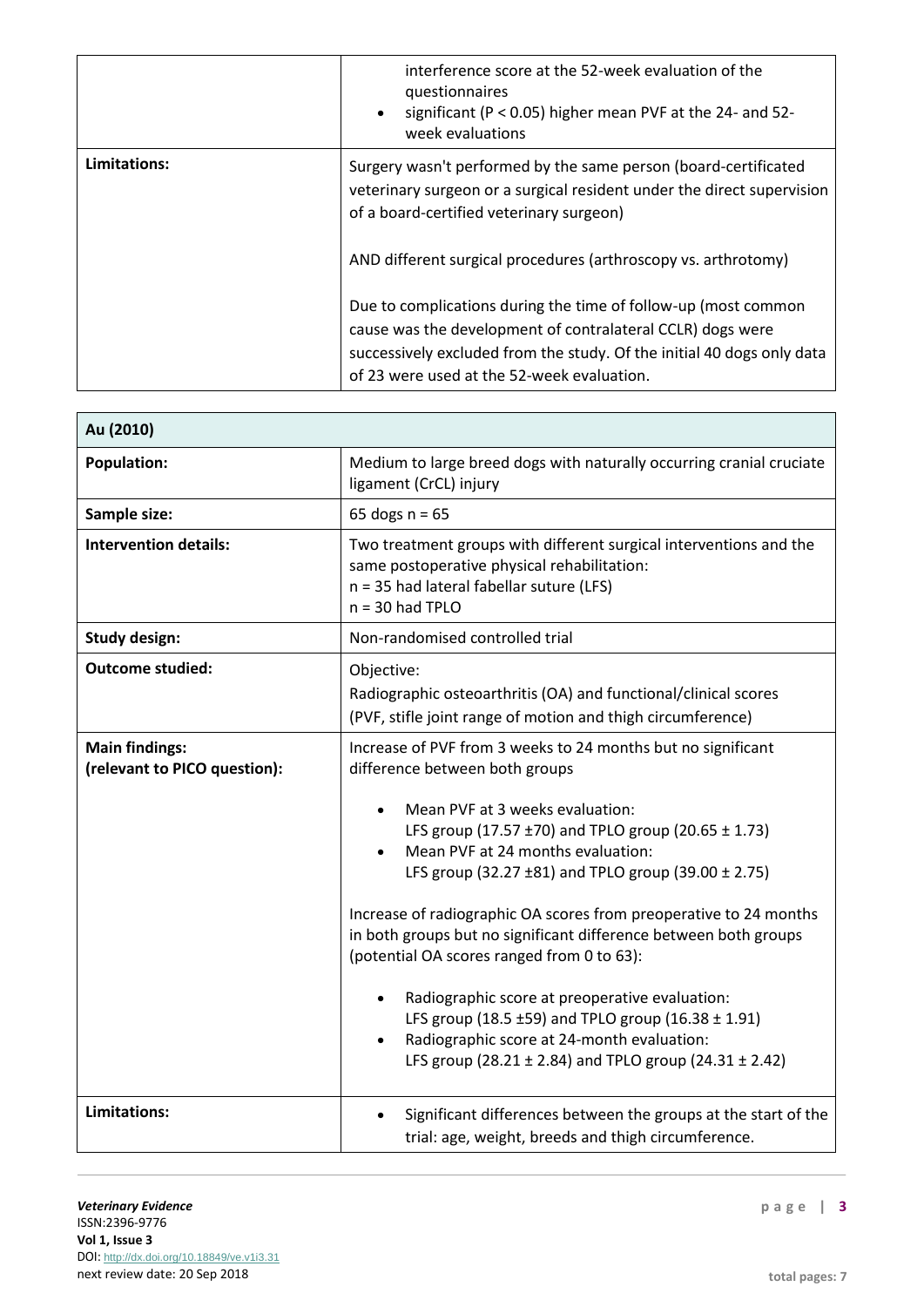| returned for the 24-month postoperative re-evaluation. |
|--------------------------------------------------------|
|--------------------------------------------------------|

## **Appraisal, application and reflection**

Only two papers relevant to the PICO were found in the literature analysing the ground reaction force (GRF) over a longer time period of dogs with unilateral CCLR after a TPLO and/or physical therapy.

Wucherer et al. (2013) compared, in a randomised controlled trial, overweight dogs with CCLR which were assigned to a non-surgical (physical therapy, NSAID administration and weight loss) and a surgical (TPLO) + physical therapy treatment group. Both groups received the same non-surgical therapy. The physical therapy, which was conducted by the same person, was individually designed for each dog and included at least 6 supervised sessions over 12 weeks. While the non-surgical treatment group had its first session at the beginning of the trial, the surgical group started 2 weeks after the surgery.

The study was able to show that the mean PVF of the dogs in the surgical treatment group was significantly higher after 24 and 52 weeks after the start of the study, compared with the non-surgical treatment group.

In the nonrandomised controlled trial from Au et al. (2010) dogs with CCLR underwent either a TPLO or a LFS as surgical intervention. Both groups were followed by an identical physical rehabilitation regime performed by the same experienced handler. Even if the PVF scores were recorded during 2 years on a regular basis no significant differences between the two groups could be shown. This work has some bias since the two groups were not similar (different age, weight, breeds), the follow up was incomplete and the dogs having developed CrCL injury on the opposite limb or other complications during the study period, were kept in the group. Moreover, the surgeries in both studies were done by different surgeons and were not conducted identically. This will additionally compromise the strength of the results.

In conclusion, there is currently insufficient evidence to prove the benefit of postoperative physical therapy after a TPLO based on an increase in PVF at 1 year recheck follow-up. However, there is some preliminary evidence that rehabilitation may be beneficial for the postoperative period, although further studies are needed. To provide evidence that rehabilitation should be included as routine postoperative treatment after TPLO, a prospective, randomised study should be performed. Dogs should undergo TPLO and rehabilitation by the same individuals following consistent protocols to reduce variability. Dogs should be followed for at least 1 year after surgery.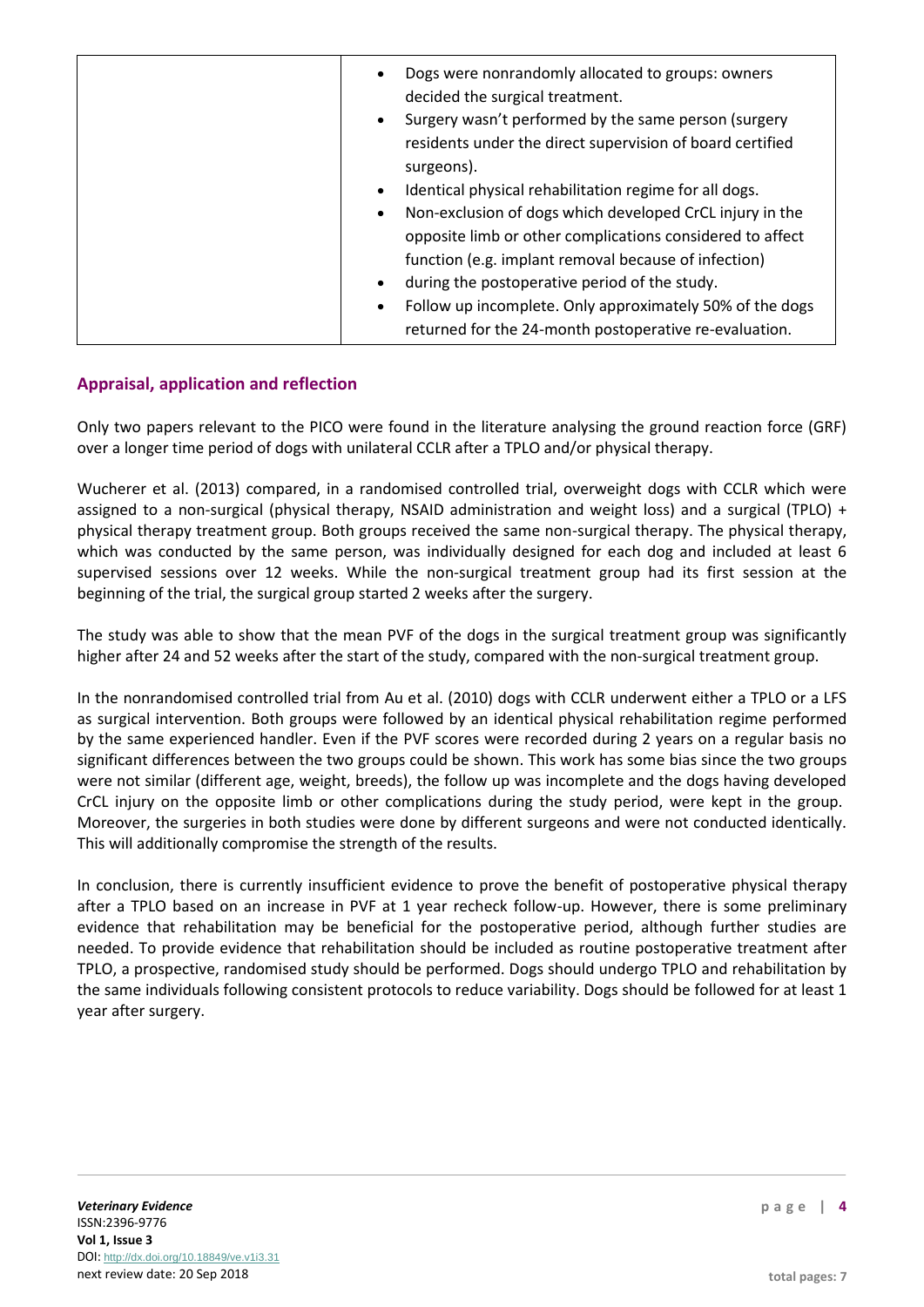# **Methodology Section**

| <b>Search Strategy</b>                   |                                                                                                                                                                                                                                                                                                                                                                                                |  |  |
|------------------------------------------|------------------------------------------------------------------------------------------------------------------------------------------------------------------------------------------------------------------------------------------------------------------------------------------------------------------------------------------------------------------------------------------------|--|--|
| Databases searched and dates<br>covered: | CAB Abstracts on the CAB Direct interface, date range: 1973 - 2016<br>and PubMed accessed via the NCBI interface, date range: 1971 -<br>2016                                                                                                                                                                                                                                                   |  |  |
| Search terms:                            | (dog OR dogs OR canine OR canines OR canis OR puppy OR puppies<br>) AND (TPLO OR "tibial plateau leveling osteotomy" OR "tibial<br>plateau levelling osteotomy" OR "tibial plateau leveling" OR "tibial<br>plateau levelling") AND ("vertical force" OR "ground reaction force"<br>OR GRF OR "force plate" OR "pressure platform" OR plate OR<br>platform OR compression OR force OR pressure) |  |  |
| Dates searches performed:                | December 7th 2015                                                                                                                                                                                                                                                                                                                                                                              |  |  |

| <b>Exclusion / Inclusion Criteria</b> |                                                                                       |  |  |
|---------------------------------------|---------------------------------------------------------------------------------------|--|--|
| Exclusion:                            | Non English language, non-systematic review, conference papers or<br>summary updates. |  |  |
| lnclusion:                            | Studies which include rehabilitation, TPLO and GRF at the same<br>time.               |  |  |

| <b>Search Outcome</b>                         |                   |                                                    |                                                                                                    |                          |  |  |
|-----------------------------------------------|-------------------|----------------------------------------------------|----------------------------------------------------------------------------------------------------|--------------------------|--|--|
| Database                                      | Number of results | Excluded - non-<br>English language<br>publication | Excluded $-$ as didn't<br>include the criteria<br>rehabilitation, TPLO and<br>GRF at the same time | Total relevant<br>papers |  |  |
| <b>CAB Abstracts</b>                          | 80                | 11                                                 | 67                                                                                                 | 2                        |  |  |
| <b>NCBI PubMed</b>                            | 66                | 0                                                  | 65                                                                                                 |                          |  |  |
| Total relevant papers when duplicates removed |                   |                                                    |                                                                                                    |                          |  |  |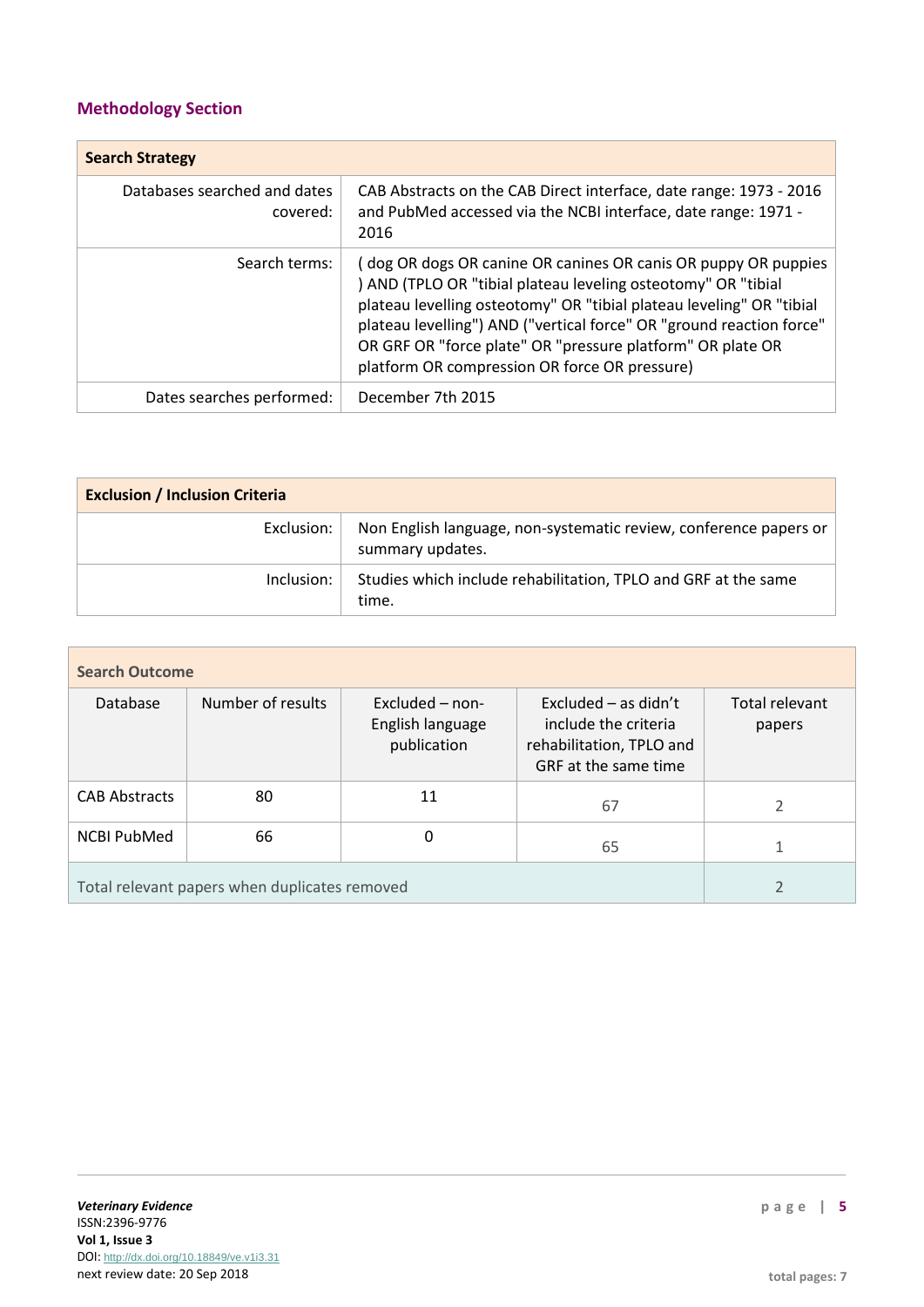# **CONFLICT OF INTEREST**

The authors declare no conflicts of interest.

# **REFERENCES**

- 1. van Melick, N. et al. (2016) Evidence-Based Clinical Practice Update: Practice Guidelines for Anterior Cruciate Ligament Rehabilitation Based on a Systematic Review and Multidisciplinary Consensus. *British Journal of Sports Medicine*, [in process] [http://dx.doi.org/10.1136/bjsports-2015-](http://dx.doi.org/10.1136/bjsports-2015-095898) [095898](http://dx.doi.org/10.1136/bjsports-2015-095898)
- 2. Wucherer, K. L. et al. (2013) Short-Term and Long-Term Outcomes for Overweight Dogs with Cranial Cruciate Ligament Rupture Treated Surgically or Nonsurgically. *Journal of the American Veterinary Medical Association*, 242 (10), pp. 136- 472. <http://dx.doi.org/10.2460/javma.242.10.1364>
- 3. Au, K. K. et al. (2010) Comparison of Short and LongTerm Function and Radiographic Osteoarthrosis in Dogs after Postoperative Physical Rehabilitation and Tibial Plateau Leveling Osteotomy or Lateral Fabellar Suture Stabilization. *Veterinary Surgery*, 39 (2), pp. 173-180. [http://dx.doi.org/10.1111/j.1532-](http://dx.doi.org/10.1111/j.1532-950X.2009.00628.x) [950X.2009.00628.x](http://dx.doi.org/10.1111/j.1532-950X.2009.00628.x)